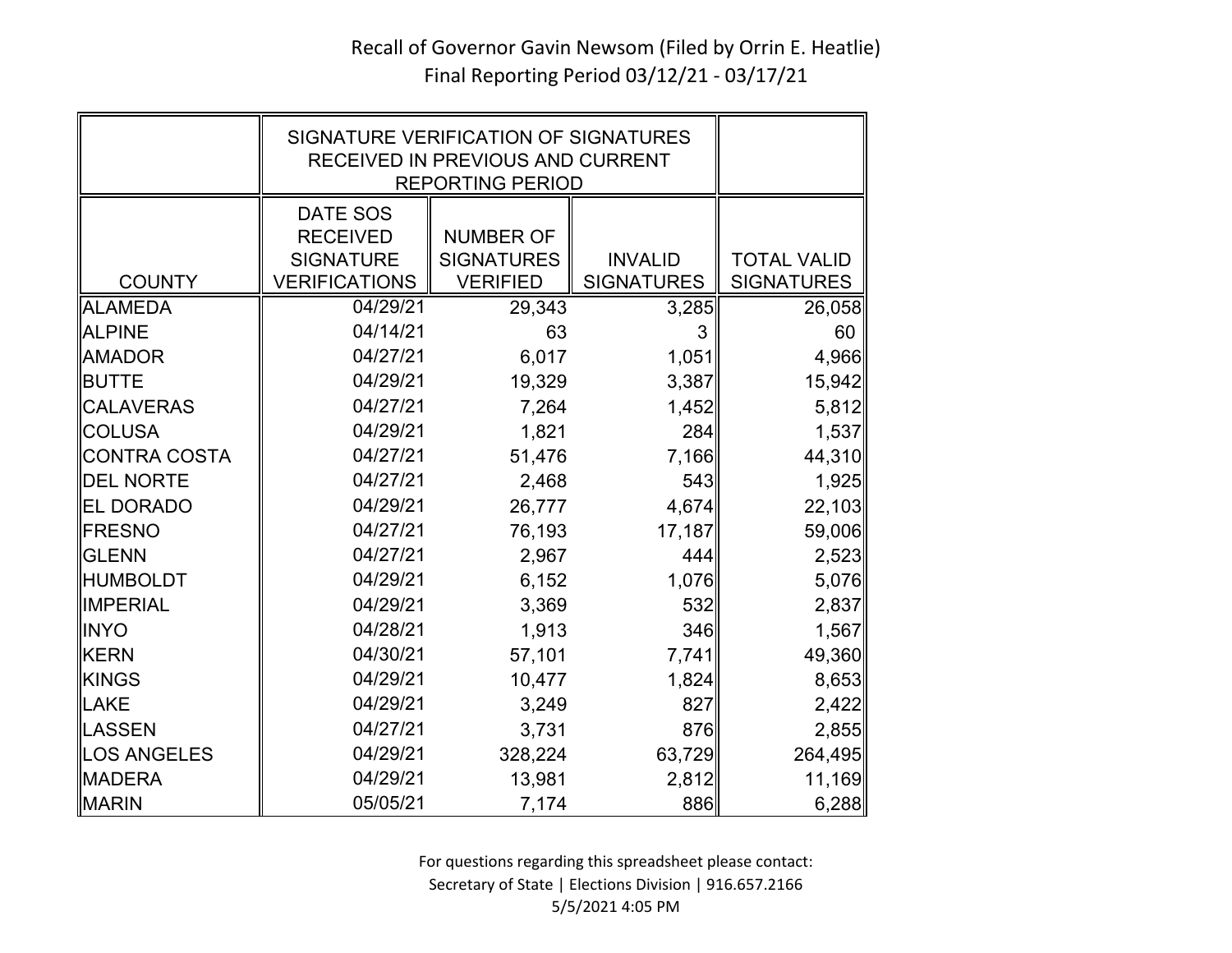## Recall of Governor Gavin Newsom (Filed by Orrin E. Heatlie) Final Reporting Period 03/12/21 - 03/17/21

|                        | <b>DATE SOS</b><br><b>RECEIVED</b> | <b>NUMBER OF</b>  |                   |                    |
|------------------------|------------------------------------|-------------------|-------------------|--------------------|
|                        | <b>SIGNATURE</b>                   | <b>SIGNATURES</b> | <b>INVALID</b>    | <b>TOTAL VALID</b> |
| <b>COUNTY</b>          | <b>VERIFICATIONS</b>               | <b>VERIFIED</b>   | <b>SIGNATURES</b> | <b>SIGNATURES</b>  |
| <b>MARIPOSA</b>        | 04/27/21                           | 2,197             | 443               | 1,754              |
| <b>MENDOCINO</b>       | 04/29/21                           | 3,484             | 721               | 2,763              |
| <b>MERCED</b>          | 04/27/21                           | 12,897            | 2,453             | 10,444             |
| <b>MODOC</b>           | 04/29/21                           | 1,221             | 313               | 908                |
| <b>MONO</b>            | 04/27/21                           | 751               | 132               | 619                |
| <b>MONTEREY</b>        | 04/29/21                           | 14,178            | 2,668             | 11,510             |
| <b>NAPA</b>            | 04/29/21                           | 6,183             | 929               | 5,254              |
| <b>NEVADA</b>          | 04/27/21                           | 11,386            | 2,813             | 8,573              |
| <b>ORANGE</b>          | 04/27/21                           | 285,452           | 69,738            | 215,714            |
| <b>PLACER</b>          | 04/27/21                           | 58,515            | 12,647            | 45,868             |
| <b>PLUMAS</b>          | 04/29/21                           | 2,057             | 383               | 1,674              |
| <b>RIVERSIDE</b>       | 04/29/21                           | 186,806           | 40,003            | 146,803            |
| <b>SACRAMENTO</b>      | 05/03/21                           | 94,231            | 17,782            | 76,449             |
| <b>SAN BENITO</b>      | 04/29/21                           | 3,692             | 580               | 3,112              |
| <b>SAN BERNARDINO</b>  | 04/29/21                           | 130,382           | 23,907            | 106,475            |
| <b>SAN DIEGO</b>       | 04/29/21                           | 238,095           | 59,056            | 179,039            |
| <b>SAN FRANCISCO</b>   | 04/29/21                           | 11,762            | 2,356             | 9,406              |
| <b>SAN JOAQUIN</b>     | 04/28/21                           | 36,445            | 4,576             | 31,869             |
| <b>SAN LUIS OBISPO</b> | 04/30/21                           | 32,219            | 6,566             | 25,653             |
| <b>SAN MATEO</b>       | 04/30/21                           | 18,740            | 3,648             | 15,092             |
| <b>SANTA BARBARA</b>   | 05/03/21                           | 20,818            | 4,331             | 16,487             |
| <b>SANTA CLARA</b>     | 04/29/21                           | 59,118            | 11,788            | 47,330             |
| <b>SANTA CRUZ</b>      | 04/29/21                           | 11,836            | 2,181             | 9,655              |
| <b>SHASTA</b>          | 04/27/21                           | 24,534            | 5,591             | 18,943             |

For questions regarding this spreadsheet please contact: Secretary of State | Elections Division | 916.657.2166 5/5/2021 4:05 PM